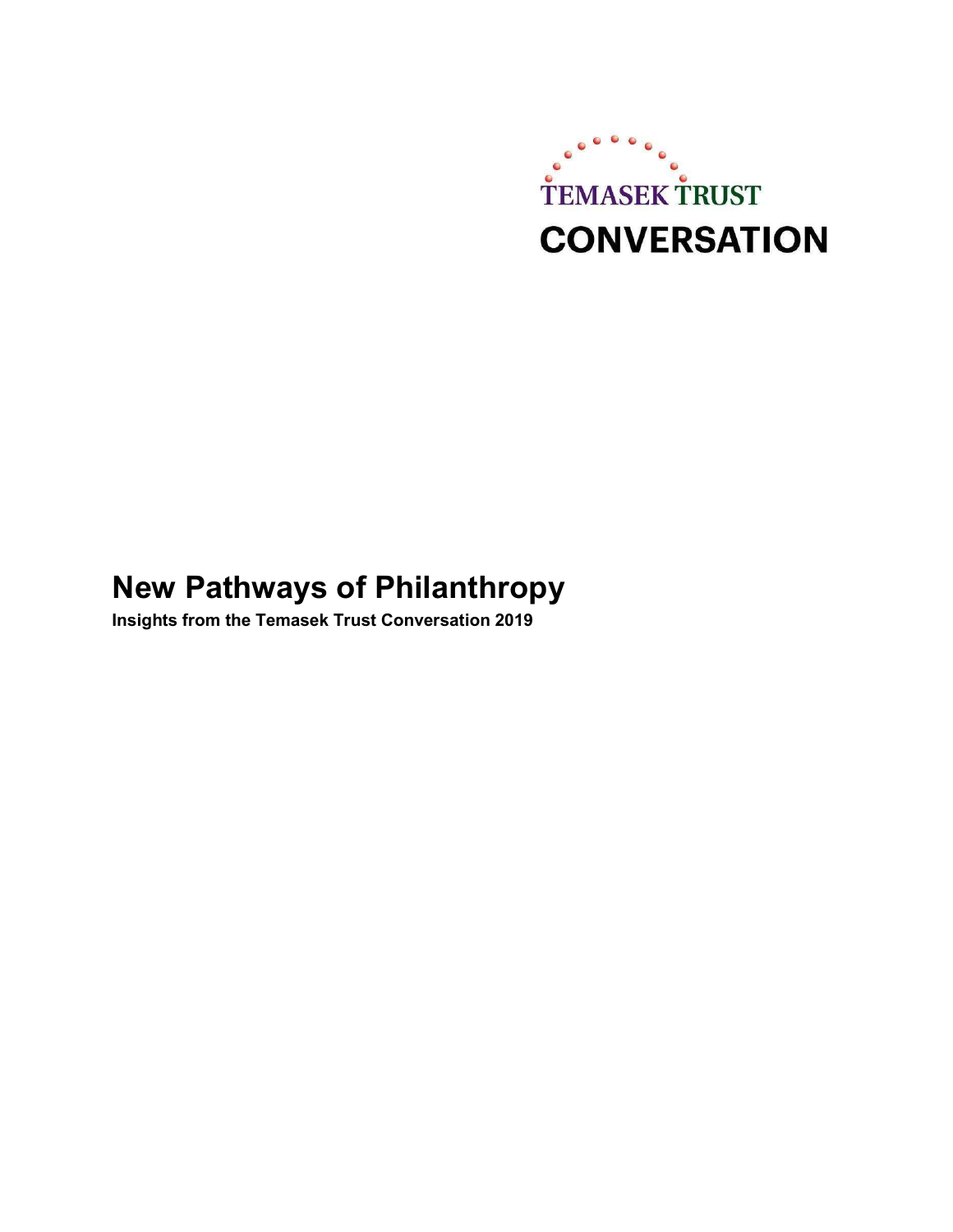The Temasek Trust Conversation 2019 was held on 29 October 2019 at Shangri-La Hotel Singapore. Themed "New Pathways of Philanthropy", the conversation brought together local and international speakers to kick start a new series of conversations, exploring new philanthropic pathways to remain relevant in the ever-evolving giving landscape. The first of a multi-year conversation series, this year's Conversation featured discussions of new pathways such as technology and social innovation, social enterprises and impact investing. Panellists from the government, corporate and non-profit sectors were involved in lively panel discussions, an engaging fireside chat and a case study discussion. This report captures the insights that have been gleaned from the Conversation.

## Programme:

### Welcome Address

Ms Cheo Hock Kuan, CEO, Temasek Trust

#### Keynote Address

Mr Dilhan Pillay Sandrasegara, CEO, Temasek International

#### Panel Discussion: Technology and Social Innovation — A Focus on Singapore's Landscape of **Giving**

- Dr Ang Hak Seng, Deputy Secretary, Ministry of Culture, Community and Youth
- Ms Anita Fam, President, National Council of Social Service
- Mr Fong Yong Kian, CE, Tote Board
- Ms Melissa Kwee, CEO, National Volunteer and Philanthropy Centre
- Moderated by Ms Catherine Loh, CEO, Community Foundation of Singapore

#### Fireside Chat: Social Enterprise

- Conversation with Mr Piyush Gupta, CEO, DBS Bank Group
- Moderated by Mr Alfie Othman, CEO, raiSE

### Panel Discussion: Impact Investing

- Mr Andrew Farnum, Director, Gates Foundation Strategic Investment Fund
- Mr David Heng, CEO, ABC World Asia
- Mr Andreas R. Kirchschlager, CEO, elea Foundation
- Mr Vineet Rai, Founder, Aavishkaar
- Moderated by Ms Naina Batra, CEO, Asian Venture Philanthropy Network

### A Case Study: Closing the Gap on Aged Care

- Mr Richard R Magnus, Chairman, Temasek Foundation Cares
- Mr Tan Kwang Cheak, CEO, Agency for Integrated Care
- Dr Effie Chew, Senior Consultant, Division of Neurology, University Medicine Cluster, National University Hospital
- Moderated by Mr Julian Koo, CEO & Co-Founder, Jaga-Me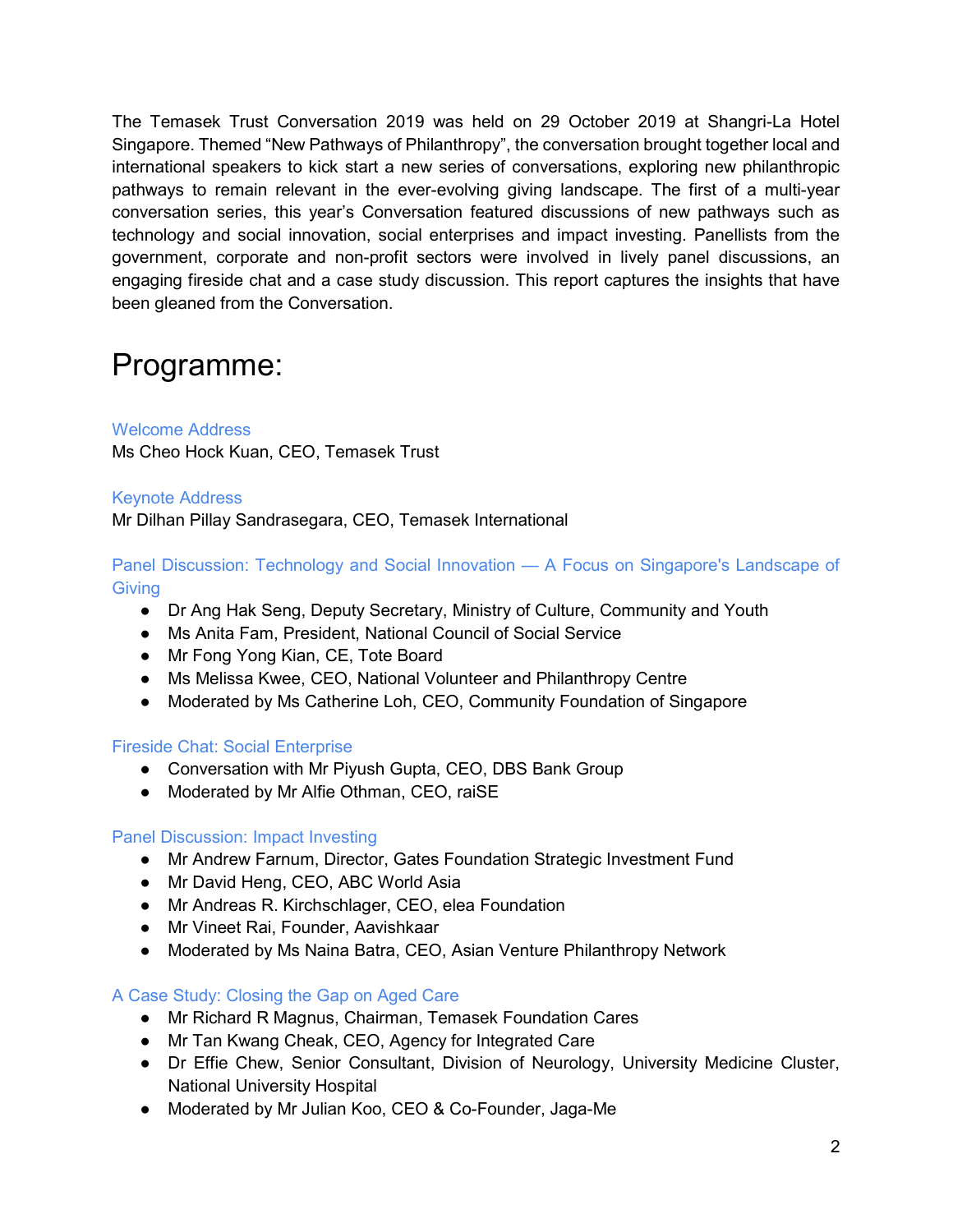# An Era of Change and Disruption

### Welcome Address

*"I believe that philanthropy is highly adaptive. It is always solutions-finding, evolving to address the changing needs of community, the aspirations of philanthropists and the dynamic fabric of society."*

Ms Cheo Hock Kuan, CEO, Temasek Trust

Ms Cheo Hock Kuan, CEO of Temasek Trust, set the tone for the new multi-year series of conversations in her welcome address. The highly versatile nature of philanthropy has resulted in the emergence of new philanthropic pathways over time, shaped by the contributions of different stakeholders - each with their unique convictions, capabilities and experiences. Convening nonprofit institutions, foundations and businesses, the Temasek Trust Conversation is a dialogue platform for like-minded partners and thought leaders from Singapore and beyond to discuss and explore key forces believed to be shaping the new paradigms of philanthropy.

### Keynote Address

*"New pathways to doing good are relevant not just for the philanthropic sector, but for all businesses today."* 

Mr Dilhan Pillay, CEO, Temasek International

Mr Dilhan Pillay, CEO of Temasek International, shared in his keynote speech the new pathways Temasek is forging to generate greater social good. Doing good for the community is no longer a by-product or consequence of businesses. In a climate laden with rapid changes, organisations need to rethink the approach to doing good. He highlighted the need for all businesses, not just the philanthropic sector, to explore new pathways to make a social impact. Discerning stakeholders increasingly expect organisations to serve a broader social purpose, including the interests of their employees, customers, and more importantly, the communities in which they operate. Today, new pathways of philanthropy are more crucial than ever to address constantly evolving needs and demands of society.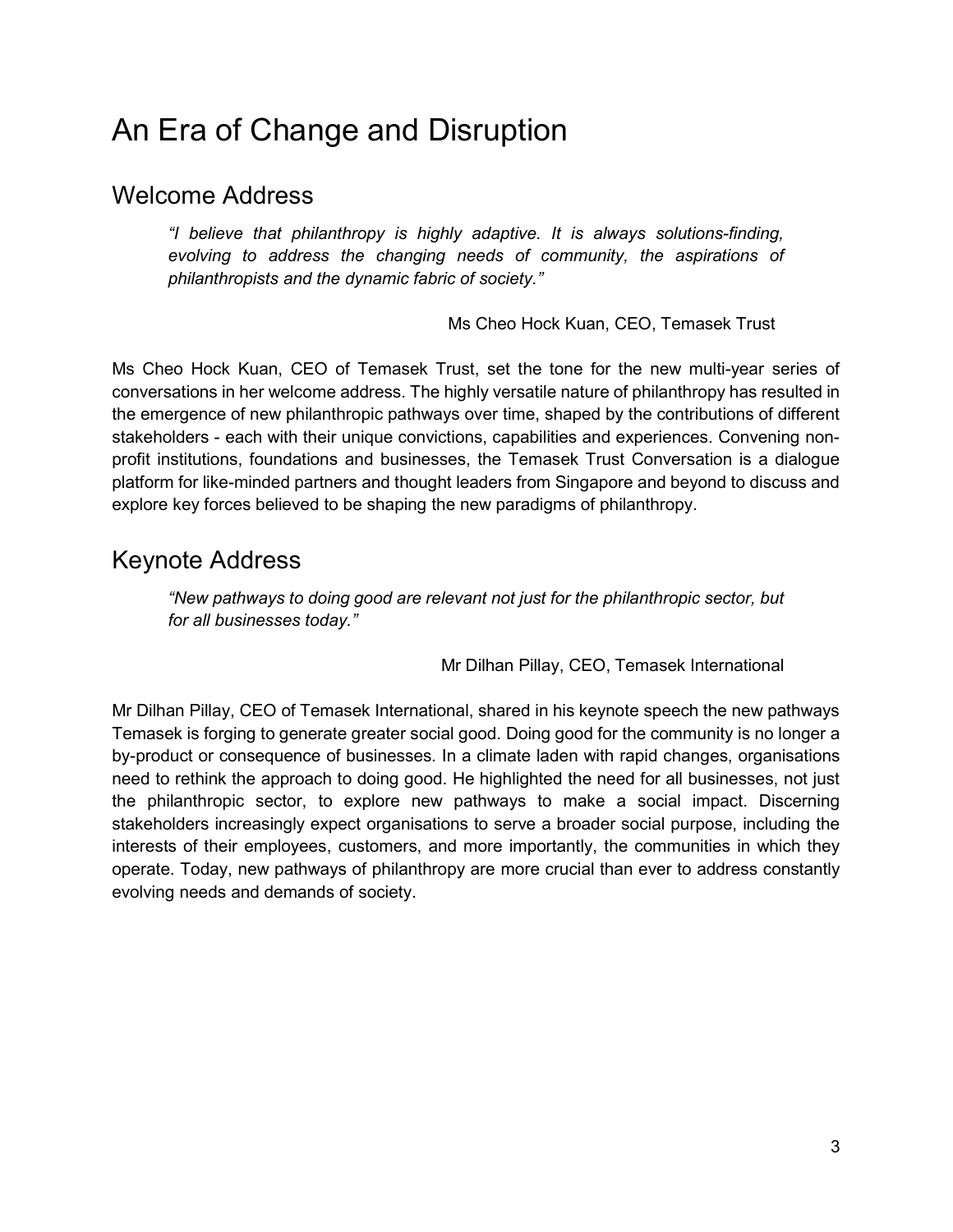# New Pathways of Philanthropy

## Panel Discussion 1: Technology and Social Innovation – A Focus on Singapore's Landscape of Giving

Like every other sector, the social sector has benefitted from advancements in technology and other innovations. Technology has revolutionised the way in which charities operate and interact with donors and beneficiaries, improving the efficiency of the giving sector. For example, with the advent of crowdfunding websites and the emergence of the sharing economy, individual donors are now able to quickly and conveniently find causes to support and volunteer.

Emerging social needs in our community have given rise to technological and social innovations aimed at extending and strengthening civil societies. In this discussion, the panellists echoed the criticality of innovating and adapting technology in this era of change and disruption.

• The role of technology in Singapore's giving landscape

In acknowledgment of the challenges faced by charities in Singapore, organisations are pitching in to provide resources and support to facilitate the adoption of technology and social innovation by charities.

Attempting to cover the spectrum of operational work is exigent for a small charity. Addressing the problems faced by charities that are too small to have an in-house full-time IT team, Tote Board and the Tote Board group have been working on iShine Cloud. iShine Cloud provides other charities with an affordable and integrated suite of sector-specific solutions via a secure cloudbased IT platform. Leveraging the IT infrastructure as well as resources from Singapore Pools, iShine Cloud aims to improve the productivity, governance and efficiency of operations of charities, thus enabling them to focus on serving their beneficiaries better.

Meanwhile, the National Council of Social Services (NCSS) is accelerating its work in incentivising organisations to embrace new pathways for philanthropy. To alleviate manpower challenges in the sector, the Tech Booster Fund and Project Back-to-Basics are two avenues designed to help social service agencies explore and open up to digital transformation.

In the case of the average donor, traditional modes of giving have been greatly simplified to facilitate charitable endeavours. The Singapore Cares (SG Cares) national movement by the Ministry of Culture, Community and Youth (MCCY) has seen the launch of a mobile app that matchmakes do-gooders and causes. Similarly, Giving.sg is an online platform created by the National Volunteer and Philanthropy Centre (NVPC) that allows funds to be raised and facilitates partnerships with non-profits, organisations, public sector bodies and individuals.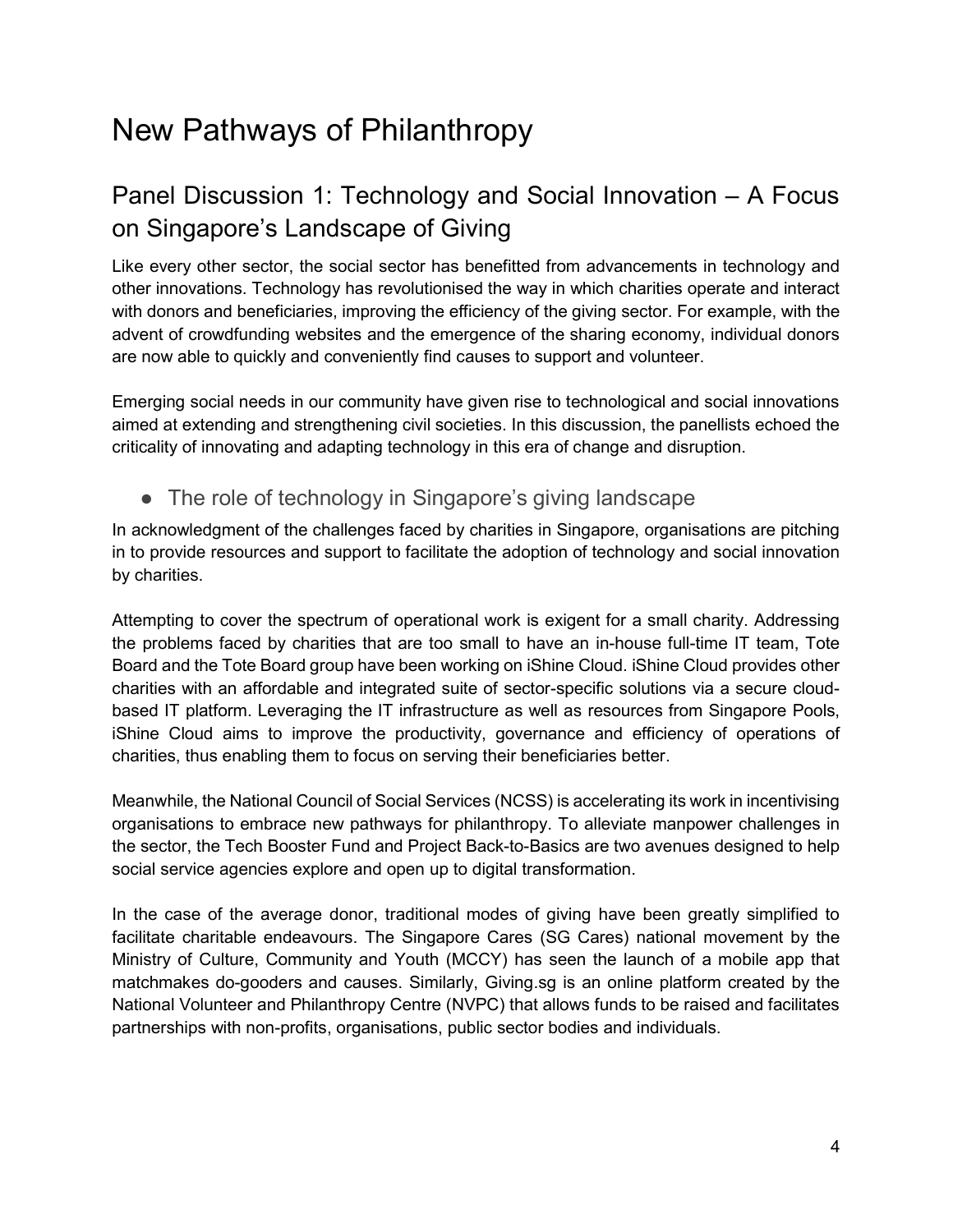• Technology as a means rather than an end

Technology undeniably resolves some obstacles faced by the philanthropic sector. However, it is crucial to recognise that technology is a means rather than an end to achieve social impact. Some pertinent questions to ask regarding the use of technology are: "Why do we want to change? What is the problem we actually want to solve?" Although technology is an effective tool in overcoming shortfalls pertaining to manpower or skill sets, it does not tackle chronic problems. Fundamentally, the charity sector centres itself on humanitarian issues. People and purpose should be placed at the forefront of the motivations in utilising technology. Hence, connecting with beneficiaries and forging partnerships should remain the primary focus of charities.

Conversely, there is an inclination for people to perceive technology as merely a tool to achieve efficiency and productivity. A change in mindset is necessary for businesses and charities alike to appreciate technology as a strategic enabler, where partnerships and leadership in the social sector work in tandem to ensure sustainability for organisations in the long run. Taking into account the presence of market inefficiency in this sector, collaborations between organisations as an ecosystem can be a new pathway for charities to review. Joint efforts between charities in the pooling of organisational expertise and specialised skills are essential to produce meaningful change. As the saying goes, it takes a village to raise a child - in the charity sector it takes a village to make a difference.

## Fireside Chat: Investing in Social Enterprises

Social enterprises innovate solutions to emerging social or environmental issues. However, these may require a longer incubation period and risk, which some social organisations and charities may be discouraged from giving traditional grants to.

● Corporates as a force for good

Corporates play an important role in the lively social enterprise landscape by taking on active roles in advocating and nurturing these organisations. By choosing to invest in the right social enterprises and give them a boost, corporates can support them to become sustainable instead of donor-dependent. Once the business is profitable, the profits are recycled. The social enterprise can then become independent, allowing them to play a major role in creating positive social and environmental impact for the world.

*"The reality is that companies operate on two licenses. We generally get a license from a regulator or government, but we also get a license from civil society. Therefore, I think it is imperative for companies to really think about the second license."* 

Mr Piyush Gupta, CEO, DBS Bank Group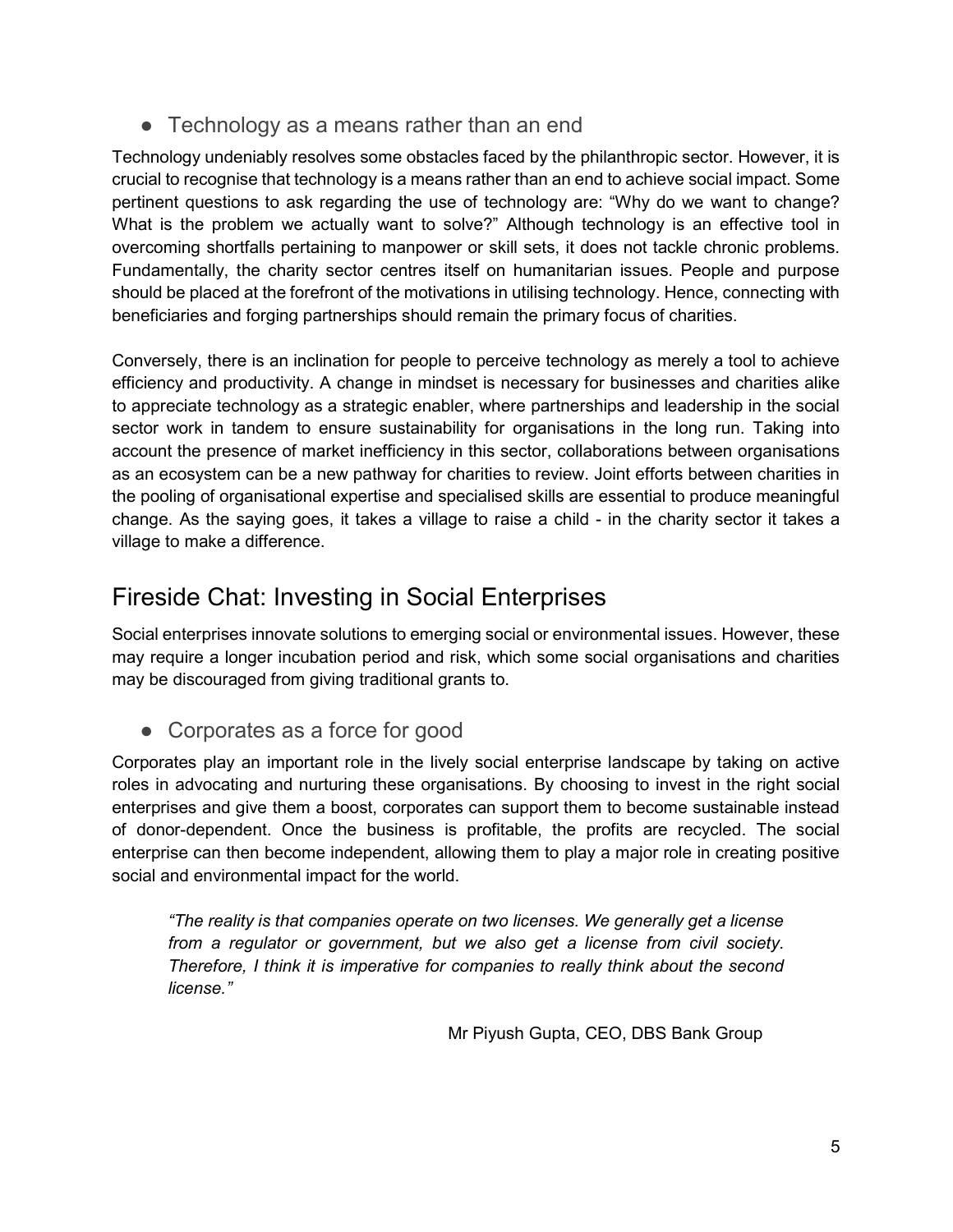A fine distinction exists between being charitable and supporting social enterprises with a robust business model. The latter empowers non-profits to create their own revenue streams while doing good. As these enterprises tend to compromise their profits and losses, investors need to recognise that funding is a challenge. Therefore, corporates play a salient role in helping to kickoff social institutions and nurture their growth into a size and scale that allows them to be sustainable in the long term. Integrating social good into the fabric of an organisation embeds giving into the business, as opposed to something that has to be deliberately carried out on the side.

### ● Enabling corporate philanthropy

Many companies view stakeholder value and societal impact to be conflicting conundrums, but that is far from the truth. The conflict arises from the time horizon. If companies are far-sighted, doing good for the shareholders in the long run means the company has to be around in the long term. Serving a real purpose to stakeholders is therefore the key to an organisation's sustenance.

Admittedly, not all companies are privileged to have strong anchor shareholders to support long term agendas. More often than not, companies come up short in the face of funding. Convincing stakeholders to think long term is made challenging due especially to the quarterly outlook of portfolio managers. Thus, addressing the investors in these three areas is thought to be crucial to the success of attracting funding. Firstly, global trends see long term investors beginning to put Environmental, Social, and Governance (ESG) concerns on the agenda. In alignment with this new metric, it is in the interest of organisations to develop meaning and purpose in their business. Secondly, the leadership boards of these organisations have an active role to play in strategising to protect the long-term agenda. Lastly, a change in the benchmark of organisational success that prioritises social accounting would aid companies in building meaning and purpose. With their capabilities, corporates can make a tangible impact to advocate and nurture social enterprises through lending and improving management processes.

### Panel Discussion 2: Impact Investing

The new poster child of funding, impact investing is both a rapidly growing sector of investment and an increasingly important source of funding for social and environmental causes. Moving away from the adherence to shareholder primacy, impact investing marks a shift towards investing in communities to generate positive, measurable social and environmental impact beyond financial returns. In this discussion, the panellists explored how impact investing can fit into the structure of a corporation's philanthropic efforts and examined the unique characteristics of impact investing that corporates need to know for success.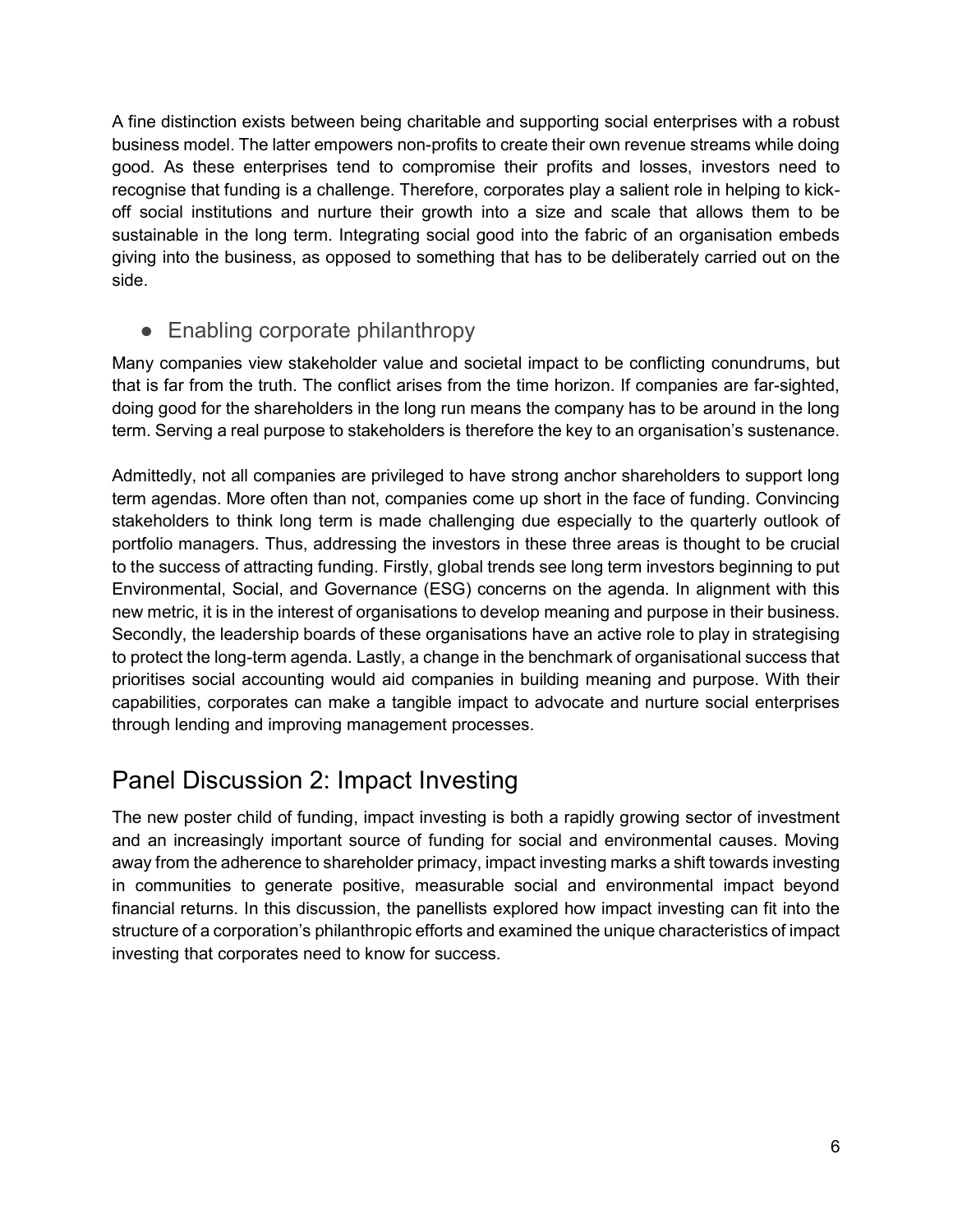• A holistic way of making investments

The disconnect between financial markets and the real economy can be partially bridged by impact investing. A holistic way of making investments, corporations can embrace this new pathway for well-rounded decision-making — for instance, imposing a market-rate return requirement ensures that corporations are rewarded according to the risk undertaken. Impact measurement can empower a data-driven and evidence-based approach to impact investing, ensuring that efforts are funnelled in the right direction.

### ● Approaching impact investing

Growing inequality, along with other social issues, has made it more crucial than ever to adopt new pathways to address problems in society. Corporations have turned to building up institutions that are able to sustain themselves in the long term, as studies point to entrepreneurial means as the most efficient way to fight poverty. As opposed to being reliant on donations, institutions should develop sound business models to be sustainable. The following considerations govern the approach of some companies towards impact investing: only making direct investments towards organisations creating products, services, infrastructure or education for impoverished communities; expecting these companies to possess a growing value creation plan not only for impact but also for business success; investing in the early growth stage from the get-go, to tide organisations through the critical phase; and assuming the role of an active investor during this crucial period, building the businesses to prepare them for investors seeking market-related returns.

• The role of corporations in impact investing

"*If we expect in the next 10 years to deliver utopia by doing nothing different, then I think we are sorely mistaken.*"

Vineet Rai, Founder, Aavishkaar

A caveat many corporations may fall into when embarking on impact investing is the dogged focus on impact when in actuality, it should not be a benchmark to measure the success of impact investing. As impact is the outcome derived from business success, the business aspect of impact investing should be the key metric leading towards impact. The intrinsic correlation arising from this approach to impact investing is, the more successful the business, the more significant is the impact.

"*I am in the business of creating businesses that will bring about a change."* 

Vineet Rai, Founder, Aavishkaar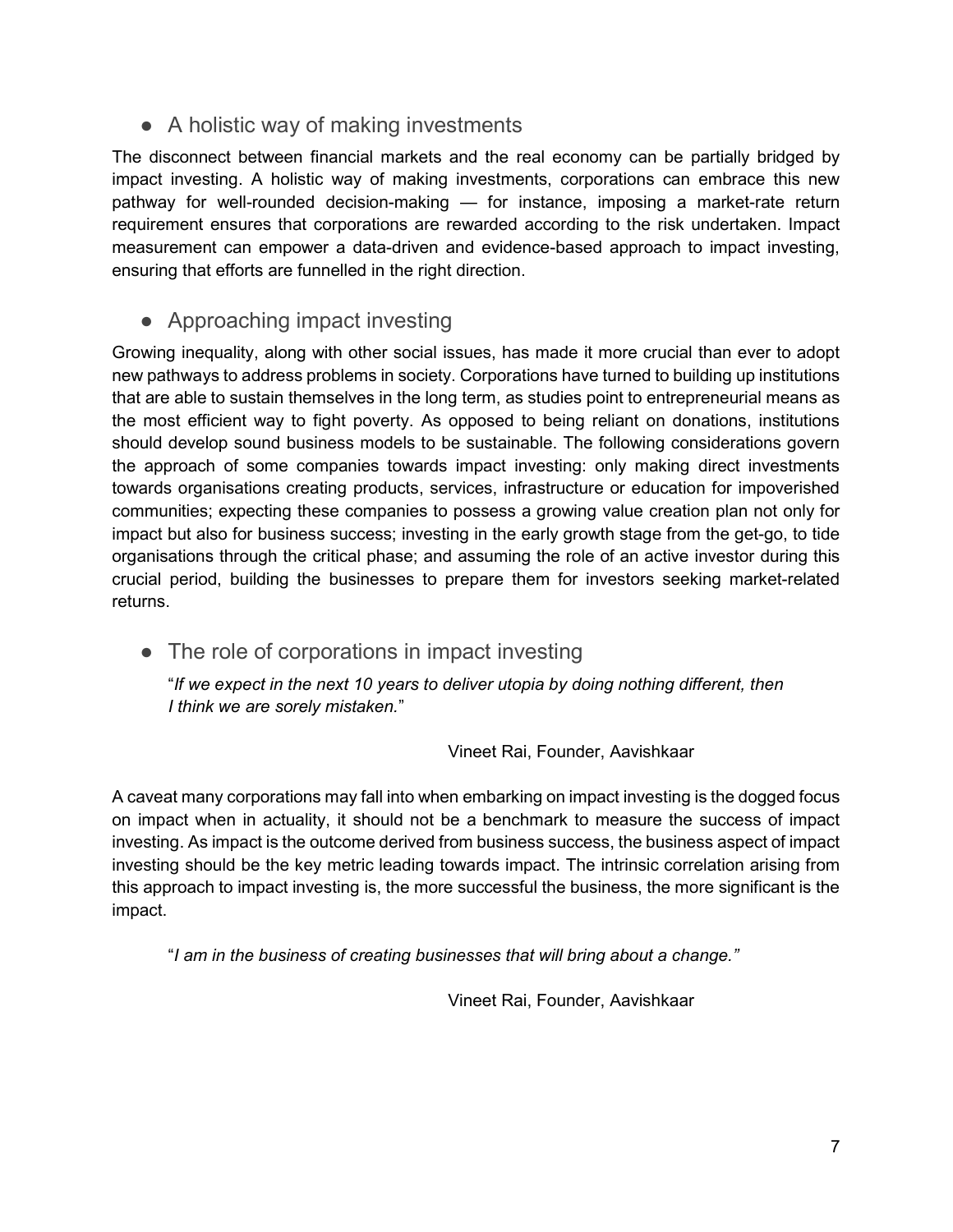Corporations should recognise the paramount importance of the role they play in correcting the market failures of the economy. Numerous companies in the private sector are innovating solutions to critically important issues, yet the market does not work for the poor. When left to their own devices, these companies do not have an incentive to continue developing their capabilities. Providing motivations such as investment capital, equity loans, guarantees and the like to the private sector can provide companies possessing breakthrough technologies to continue their work in developing solutions to society's problems.

Intentionality is vital to impact investing. A good place for corporates to begin would be deliberately taking steps towards building up the capabilities required for impact investing. This can manifest itself from the initial deal screening process and due diligence impact assessment, to determining the impact Application Program Interface (API) and designing the impact management framework. Without intentionality, there would be no impact.

## A Case Study: Closing the Gap in Aged Care in Singapore

Singapore is going through one of the most rapid phases of ageing - by 2030, about a quarter of Singaporeans will be aged 65 and above. The social sector is presented with both adversities and opportunities for new pathways of philanthropy to emerge with solutions. This section synthesises the discussion by the panellists, summarising the key takeaways of how the convergence of technological and social innovation can address the various needs of the elderly.

The social needs of seniors are increasing; a preference to age at home rather than in institutions, overcoming the problem of loneliness, and changing physical needs due to longer lifespans are all able to be resolved with innovation. Technological and social innovation enables organisations to put into place programmes for ageing, such as new models of assisted living, functional screening for seniors (Project Silver Screen) and improving the mobility of seniors through exoskeleton technology (iMOVE programme), among others.

At this point, it is consequential to recognise that technological and social innovations are not standalone solutions in resolving the needs of the community. Equally salient is changing practices entirely across the stakeholder continuum. State-of-the-art technology and social support programmes can entirely revolutionise the types of care provided to seniors in their silver years, but if practitioners and organisations are resistant to the adoption of these innovations, the full potential of these solutions in solving society's problems would not be fully realised. To advance the embracing of these innovations, reforms to upstream and downstream practices would have to be effected.